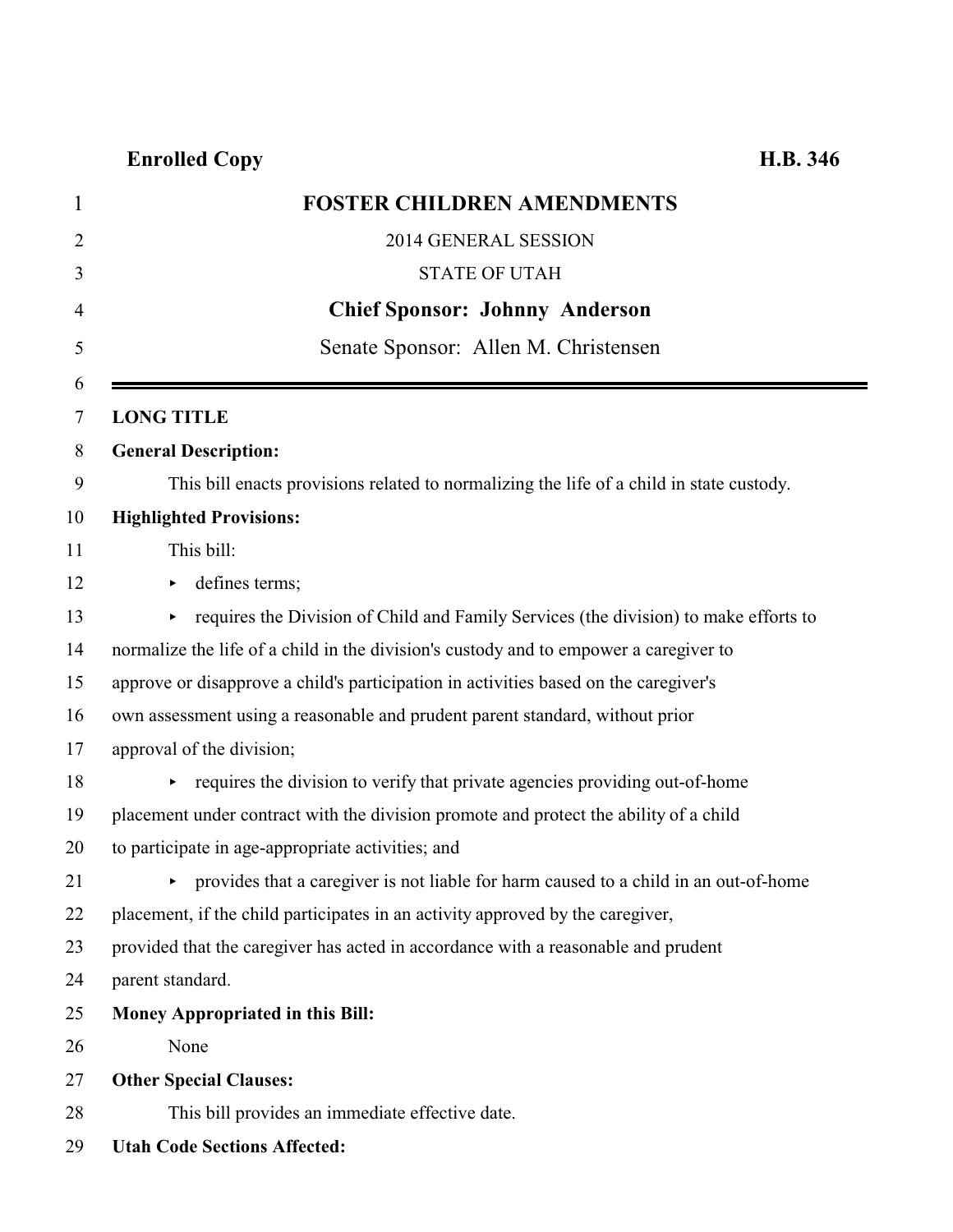### <span id="page-1-0"></span>**H.B. 346 Enrolled Copy**

<span id="page-1-1"></span>

| 30       | <b>ENACTS:</b>                                                                                  |
|----------|-------------------------------------------------------------------------------------------------|
| 31       | 62A-4a-210, Utah Code Annotated 1953                                                            |
| 32       | 62A-4a-211, Utah Code Annotated 1953                                                            |
| 33       | 62A-4a-212, Utah Code Annotated 1953                                                            |
| 34<br>35 | Be it enacted by the Legislature of the state of Utah:                                          |
| 36       | Section 1. Section 62A-4a-210 is enacted to read:                                               |
| 37       | 62A-4a-210. Definitions.                                                                        |
| 38       | As used in this part:                                                                           |
| 39       | "Activity" means an extracurricular, enrichment, or social activity.                            |
| 40       | "Age-appropriate" means a type of activity that is generally accepted as suitable for<br>(2)    |
| 41       | a child of the same age or level of maturity, based on the development of cognitive, emotional, |
| 42       | physical, and behavioral capacity that is typical for the child's age or age group.             |
| 43       | "Caregiver" means a person with whom a child is placed in an out-of-home<br>(3)                 |
| 44       | placement.                                                                                      |
| 45       | (4) "Division" means the Division of Child and Family Services.                                 |
| 46       | (5) "Out-of-home placement" means the placement of a child in the division's custody            |
| 47       | outside of the child's home, including placement in a foster home, a residential treatment      |
| 48       | program, proctor care, or with kin.                                                             |
| 49       | "Reasonable and prudent parent standard" means the standard characterized by<br>(6)             |
| 50       | careful and sensible parental decisions to maintain a child's health, safety, and best interest |
| 51       | while at the same time encouraging the child's emotional and developmental growth.              |
| 52       | Section 2. Section 62A-4a-211 is enacted to read:                                               |
| 53       | 62A-4a-211. Division responsibilities -- Normalizing lives of children.                         |
| 54       | (1) A child who comes into care under this chapter is entitled to participate in                |
| 55       | age-appropriate activities for the child's emotional well-being and development of valuable     |
| 56       | life-coping skills.                                                                             |
| 57       | The division shall make efforts to normalize the lives of children in the division's<br>(2)     |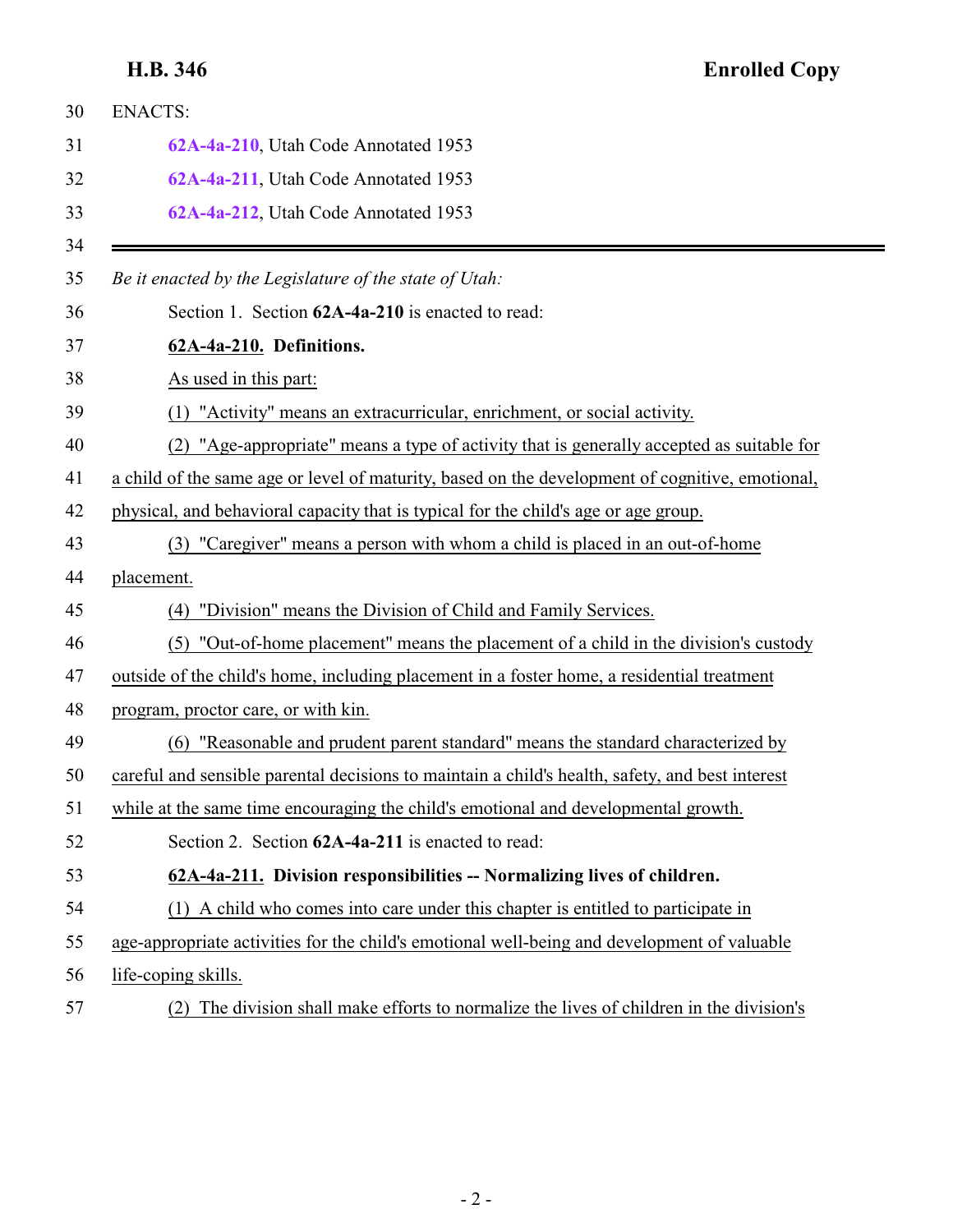### <span id="page-2-0"></span>**Enrolled Copy H.B. 346**

| 58 | custody and to empower a caregiver to approve or disapprove a child's participation in           |
|----|--------------------------------------------------------------------------------------------------|
| 59 | activities based on the caregiver's own assessment using a reasonable and prudent parent         |
| 60 | standard, without prior approval of the division.                                                |
| 61 | (3) The division shall allow a caregiver to make important decisions, similar to the             |
| 62 | decisions that a parent is entitled to make, regarding the child's participation in activities.  |
| 63 | Section 3. Section 62A-4a-212 is enacted to read:                                                |
| 64 | 62A-4a-212. Requirements for decision making -- Rulemaking authority.                            |
| 65 | (1) (a) A caregiver shall use a reasonable and prudent parent standard in determining            |
| 66 | whether to permit a child to participate in an activity.                                         |
| 67 | (b) A caregiver shall consider:                                                                  |
| 68 | (i) the child's age, maturity, and developmental level to maintain the overall health and        |
| 69 | safety of the child;                                                                             |
| 70 | (ii) potential risk factors and the appropriateness of the activity;                             |
| 71 | (iii) the best interest of the child based on the caregiver's knowledge of the child;            |
| 72 | (iv) the importance of encouraging the child's emotional and developmental growth;               |
| 73 | (v) the importance of providing the child with the most family-like living experience            |
| 74 | possible; and                                                                                    |
| 75 | (vi) the behavioral history of the child and the child's ability to safely participate in the    |
| 76 | proposed activity.                                                                               |
| 77 | (c) The division shall verify that private agencies providing out-of-home placement              |
| 78 | under contract with the division:                                                                |
| 79 | (i) promote and protect the ability of a child to participate in age-appropriate activities;     |
| 80 | and                                                                                              |
| 81 | (ii) implement policies consistent with this section.                                            |
| 82 | (d) (i) A caregiver is not liable for harm caused to a child in an out-of-home placement         |
| 83 | if the child participates in an activity approved by the caregiver, when the caregiver has acted |
| 84 | in accordance with a reasonable and prudent parent standard.                                     |
| 85 | (ii) This section does not remove or limit any existing liability protection afforded by         |